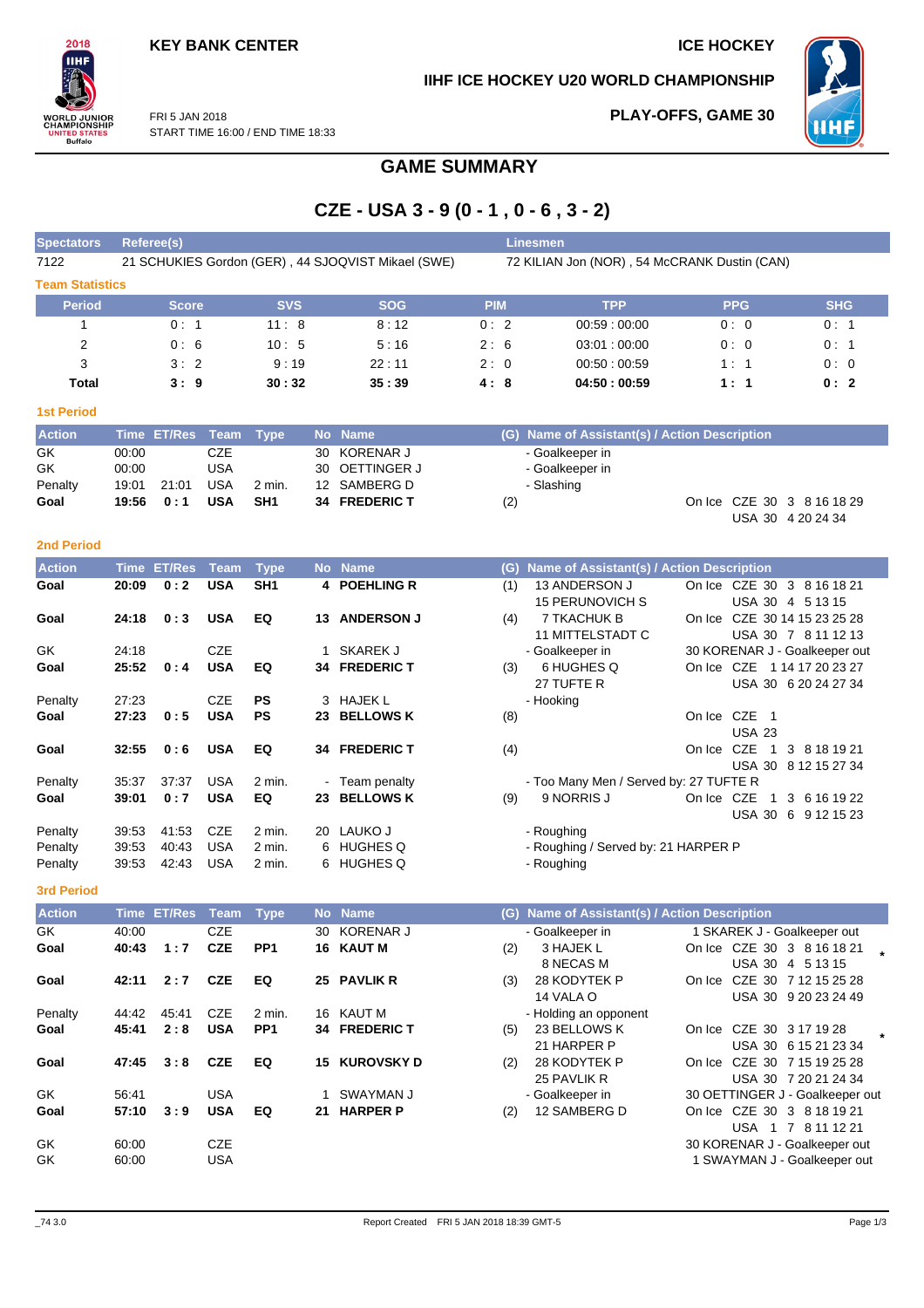

START TIME 16:00 / END TIME 18:33

FRI 5 JAN 2018



## **IIHF ICE HOCKEY U20 WORLD CHAMPIONSHIP**



**PLAY-OFFS, GAME 30**

#### **Goalkeeper Records**

### **Team : CZE - Czech Republic Team : USA - United States**

| No Name          | SOG SVS |    | <b>MIP</b> | No Name           | SOG | <b>SVS</b> | <b>MIP</b> |
|------------------|---------|----|------------|-------------------|-----|------------|------------|
| 30 KORENAR Josef | 27      | 22 | 44:18      | 30 OETTINGER Jake | 31  |            | 28 56:41   |
| 1 SKAREK Jakub   | 12      | 8  | 15:42      | 1 SWAYMAN Jeremy  |     |            | 4 03:19    |

### **Game Statistics**

|              | Team : CZE (red)        |                          |          |                |                |                |    |                |                   |          |              |                |                |                      |       |                     |                      |             |           |            |            |            |  |
|--------------|-------------------------|--------------------------|----------|----------------|----------------|----------------|----|----------------|-------------------|----------|--------------|----------------|----------------|----------------------|-------|---------------------|----------------------|-------------|-----------|------------|------------|------------|--|
|              | Head Coach: PESAN Filip |                          |          |                |                |                |    |                |                   |          |              |                |                | <b>Shots on Goal</b> |       |                     |                      | Time on Ice |           |            |            |            |  |
|              | <b>No Pos</b>           | <b>Name</b>              | G.       | A              | P              |                |    |                | PIM FO+ FO- FO+/- | FO%      |              | $\overline{2}$ |                | 3 OT TS              | $+/-$ |                     | $\overline{2}$       | 3           | <b>OT</b> | <b>TOT</b> | <b>SHF</b> | <b>AVG</b> |  |
|              | 3 D                     | <b>HAJEK Libor (BP)</b>  | 0        | 1              | 1              | $\Omega$       | 0  | 0              | 0                 | 0.00     | 0            | 0              | 3              | 3                    | -5    |                     | 8:32 9:06 6:31       |             |           | 24:09      | 34         | 0:42       |  |
|              | 6 F                     | ZACHAR Marek +C          | 0        | 0              | 0              | 0              | 0  | $\overline{2}$ | $-2$              | 0.00     | 1            | 1              | $\overline{2}$ | 4                    | -1    |                     | 5:46 6:12 5:09       |             |           | 17:07      | 26         | 0:39       |  |
| 16 F         |                         | <b>KAUT Martin</b>       |          | 0              | 1              | $\overline{2}$ | 1  | 3              | $-2$              | 25.00    | 0            | 0              | 1              | 1                    | $-3$  |                     | 6:49 7:24 5:02       |             |           | 19:15      | 29         | 0:39       |  |
| 19 D         |                         | <b>BUDIK Voitech</b>     | 0        | 0              | 0              | 0              | 0  | 0              | 0                 | 0.00     | 0            | 0              | 0              | 0                    | $-2$  | 8:34 6:28 6:33      |                      |             |           | 21:35      | 29         | 0:44       |  |
| 22 F         |                         | REICHEL Kristian +A      | $\Omega$ | 0              | $\Omega$       | 0              | 10 | $\overline{7}$ | 3                 | 58.82    | $\mathbf{1}$ | 0              | $\Omega$       | 1                    | $-1$  | 6:23 6:10 6:25      |                      |             |           | 18:58      | 29         | 0:39       |  |
|              | 8 F                     | <b>NECAS Martin</b>      | 0        | 1              | 1              | 0              | 5  | 9              | -4                | 35.71    | 0            | 0              | 1              | 1                    | -4    |                     | 6:07 6:29 7:25       |             |           | 20:01      | 32         | 0:37       |  |
| 14 D         |                         | VALA Ondrej +A           | 0        | 1              | 1              | 0              | 0  | 0              | 0                 | 0.00     | $\mathbf{1}$ | 1              | $\overline{2}$ | 4                    | $-2$  | 4:33 5:19 7:03      |                      |             |           | 16:55      | 28         | 0:36       |  |
| 18 F         |                         | <b>ZADINA Filip</b>      | 0        | 0              | 0              | 0              | 0  | 3              | $-3$              | 0.00     | 0            | 0              | $\overline{2}$ | 2                    | $-4$  |                     | 6:54 5:44 7:28       |             |           | 20:06      | 31         | 0:38       |  |
| 23 D         |                         | <b>GALVAS Jakub</b>      | 0        | 0              | $\Omega$       | $\Omega$       | 0  | $\Omega$       | $\Omega$          | 0.00     | 0            | 0              | $\Omega$       | $\Omega$             |       | $-2$ 5:48 6:25 5:34 |                      |             |           | 17:47      | 29         | 0:36       |  |
| 29 F         |                         | <b>MICHNAC Albert</b>    | 0        | 0              | 0              | 0              | 0  | 0              | 0                 | 0.00     | 0            | 0              | 0              | 0                    | $-1$  |                     | 6:46 0:00 0:00       |             |           | 6:46       | 9          | 0:45       |  |
|              | 7 D                     | <b>SALDA Radim</b>       | 0        | 0              | 0              | 0              | 0  | 0              | 0                 | 0.00     | 1            | 1              | 0              | 2                    | $+2$  | 5:43 4:38 7:13      |                      |             |           | 17:34      | 29         | 0:36       |  |
| 12 D         |                         | <b>HRDINKA Frantisek</b> | 0        | 0              | $\Omega$       | 0              | 0  | 0              | 0                 | 0.00     | 2            | 0              | $\Omega$       | 2                    | $+1$  |                     | 4:59 4:27 6:11       |             |           | 15:37      | 29         | 0:32       |  |
| 15 F         |                         | <b>KUROVSKY Daniel</b>   |          | 0              | 1              | $\Omega$       | 0  | 3              | $-3$              | 0.00     | 0            | 0              | 5              | 5                    | $+1$  |                     | 3:19 6:36 3:14       |             |           | 13:09      | 24         | 0:32       |  |
| 21 F         |                         | <b>CHYTIL Filip</b>      | 0        | 0              | 0              | 0              | 8  | 2              | 6                 | 80.00    | 0            | 1              | 1              | $\overline{2}$       | $-3$  |                     | 4:07 6:33 7:23       |             |           | 18:03      | 29         | 0:37       |  |
| 25 F         |                         | <b>PAVLIK Radovan</b>    | 1        | 1              | $\overline{2}$ | 0              | 0  | $\Omega$       | 0                 | 0.00     | 0            | $\mathbf 0$    | 1              |                      | $+1$  |                     | 3:26 3:30 3:00       |             |           | 9:56       | 19         | 0:31       |  |
| 11 D         |                         | <b>KRAL Filip</b>        | 0        | 0              | 0              | 0              | 0  | 1              | $-1$              | 0.00     | 0            | 0              | 0              | 0                    | 0     |                     | $0:47$ $0:00$ $0:00$ |             |           | 0:47       |            | 0:47       |  |
| 17 F         |                         | <b>HRABIK Krystof</b>    | 0        | 0              | 0              | 0              | 3  | $\overline{2}$ |                   | 60.00    | 1            | 0              | 1              | 2                    | $-1$  |                     | 4:03 2:46 3:04       |             |           | 9:53       | 14         | 0:42       |  |
| 20 F         |                         | LAUKO Jakub              | 0        | 0              | 0              | $\overline{2}$ | 0  | 0              | 0                 | 0.00     | 1            | 1              | $\Omega$       | $\overline{2}$       | -1    |                     | 4:00 3:24 3:07       |             |           | 10:31      | 16         | 0:39       |  |
| 27 F         |                         | <b>SAFIN Ostap</b>       | 0        | 0              | 0              | 0              | 1  | 0              |                   | 1 100.00 | 0            | $\mathbf 0$    | 1              | 1                    | -1    |                     | $0:00$ 4:07 4:35     |             |           | 8:42       | 12         | 0:43       |  |
| 28 F         |                         | <b>KODYTEK Petr</b>      | $\Omega$ | $\overline{2}$ | $\overline{2}$ | $\Omega$       |    | 5              | -4                | 16.67    | 0            | 0              | $\mathfrak{p}$ | 2                    | $+1$  |                     | 3:12 4:30 3:44       |             |           | 11:26      | 21         | 0:32       |  |
|              | 1 GK                    | <b>SKAREK Jakub</b>      | 0        | 0              | 0              | 0              |    |                |                   |          | 0            | 0              | $\Omega$       | 0                    |       |                     |                      |             |           |            |            |            |  |
|              | 30 GK                   | <b>KORENAR Josef</b>     | 0        | 0              | $\mathbf 0$    | 0              |    |                |                   |          | 0            | 0              | $\Omega$       | $\mathbf 0$          |       |                     |                      |             |           |            |            |            |  |
| <b>Total</b> |                         |                          | 3        | 6              | 9              | 4              | 29 | 37             | -8                | 43.94    | 8            | 5              | 22             | 35                   |       |                     |                      |             |           |            |            |            |  |

## **Team : USA (white)**

|       | Head Coach: MOTZKO Bob |                       |                |          |                |          |                |                   |          |          |              | <b>Shots on Goal</b> |                |                |       | Time on Ice    |                |      |           |                    |    |      |
|-------|------------------------|-----------------------|----------------|----------|----------------|----------|----------------|-------------------|----------|----------|--------------|----------------------|----------------|----------------|-------|----------------|----------------|------|-----------|--------------------|----|------|
|       |                        | No Pos Name           | G.             | A        | P.             |          |                | PIM FO+ FO- FO+/- |          | FO%      |              | $\overline{2}$       |                | 3 OT TS        | $+/-$ |                | $\overline{2}$ | 3    | <b>OT</b> | <b>TOT SHF AVG</b> |    |      |
|       | 4 F                    | POEHLING Ryan         |                | 0        |                | $\Omega$ | 9              |                   | 2        | 56.25    |              | 2                    | 0              | 3              | $+2$  |                | 5:32 5:34 6:03 |      |           | 17:09              | 25 | 0:41 |
|       | 8 D                    | FOX Adam              | 0              | $\Omega$ | 0              | $\Omega$ | $\Omega$       | $\Omega$          | $\Omega$ | 0.00     | 0            | $\Omega$             | 1              |                | $+3$  |                | 7:50 5:14 7:47 |      |           | 20:51              | 26 | 0:48 |
| 12 D  |                        | SAMBERG Dylan         | 0              |          | 1              | 2        | 0              | 0                 | $\Omega$ | 0.00     | 0            | 1                    | 0              |                | $+4$  |                | 7:08 5:40 7:19 |      |           | 20:07              | 28 | 0:43 |
| 17 F  |                        | YAMAMOTO Kailer       | 0              | 0        | 0              | $\Omega$ | 1              | 0                 |          | 1 100.00 | 0            | 0                    | 0              | 0              | 0     |                | 4:48 4:12 0:00 |      |           | 9:00               | 12 | 0:45 |
| 23 F  |                        | BELLOWS Kieffer +A    | $\overline{2}$ |          | 3              | 0        | 0              | $\Omega$          | 0        | 0.00     | 1            | 3                    | 1              | 5              | 0     |                | 5:00 5:01 5:30 |      |           | 15:31              | 20 | 0:46 |
|       |                        |                       |                |          |                |          |                |                   |          |          |              |                      |                |                |       |                |                |      |           |                    |    |      |
|       | 5 D                    | LINDGREN Ryan +A      | 0              | 0        | 0              | 0        | 0              | 0                 | 0        | 0.00     | 2            |                      | 0              | 3              | $+1$  |                | 7:36 7:34 5:58 |      |           | 21:08              | 32 | 0:39 |
|       | 7 F                    | <b>TKACHUK Brady</b>  | 0              | 1        | 1              | 0        | 0              | 0                 | 0        | 0.00     | 1            | 0                    | 0              |                | $+1$  |                | 5:52 6:17 4:27 |      |           | 16:36              | 22 | 0:45 |
| 11 F  |                        | MITTELSTADT Casey     | 0              | 1        | 1              | 0        | 9              | 6                 | 3        | 60.00    | 0            | 4                    | 0              | 4              | $+2$  |                | 4:33 5:00 6:44 |      |           | 16:17              | 23 | 0:42 |
| 13 F  |                        | ANDERSON Joey +C      |                |          | $\overline{2}$ | 0        | 1              | 3                 | $-2$     | 25.00    | 2            |                      |                | 4              | $+2$  |                | 4:51 4:56 6:56 |      |           | 16:43              | 23 | 0:43 |
| 15 D  |                        | PERUNOVICH Scott      | 0              |          | 1              | 0        | $\overline{2}$ | $\Omega$          |          | 2 100.00 | 1            | 0                    |                | 2              | $+3$  |                | 6:10 8:15 7:09 |      |           | 21:34              | 32 | 0:40 |
|       |                        |                       |                |          |                |          |                |                   |          |          |              |                      |                |                |       |                |                |      |           |                    |    |      |
|       | 9 F                    | NORRIS Josh           | 0              | 1        | 1              | 0        | 4              | 5                 | $-1$     | 44.44    | 0            | 0                    | 0              | 0              | 0     |                | 5:26 4:50 4:47 |      |           | 15:03              | 22 | 0:41 |
| 20 D  |                        | <b>PEEKE Andrew</b>   | 0              | 0        | 0              | 0        | 0              | $\Omega$          | 0        | 0.00     | 0            | 1                    | 0              |                | 0     |                | 4:49 6:18 4:50 |      |           | 15:57              | 26 | 0:36 |
| 21 F  |                        | <b>HARPER Patrick</b> |                |          | $\overline{2}$ | 0        | 0              | 4                 | $-4$     | 0.00     | 1            | 0                    | 1              | $\overline{2}$ | 0     |                | 5:06 5:14 7:06 |      |           | 17:26              | 22 | 0:47 |
| 24 D  |                        | <b>ANDERSON Mikey</b> | 0              | 0        | 0              | 0        | 0              | 0                 | 0        | 0.00     | $\mathbf{1}$ | 0                    | 1              | 2              | 0     |                | 5:53 5:33 4:55 |      |           | 16:21              | 26 | 0:37 |
| 49 F  |                        | <b>JONES Max</b>      | 0              | 0        | $\Omega$       | $\Omega$ | $\Omega$       | $\Omega$          | 0        | 0.00     | 0            | 0                    | $\Omega$       | 0              | -1    |                | 4:47 4:33 7:04 |      |           | 16:24              | 20 | 0:49 |
|       |                        |                       |                |          |                |          |                |                   |          |          |              |                      |                |                |       |                |                |      |           |                    |    |      |
|       | 6 D                    | <b>HUGHES Quinn</b>   | 0              | 1        | 1              | 4        | 0              | 0                 | $\Omega$ | 0.00     |              | 1                    | 0              | 2              | $+2$  |                | 4:03 4:50 1:59 |      |           | 10:52              | 13 | 0:50 |
| 27 F  |                        | <b>TUFTE Riley</b>    | 0              |          | 1              | 0        | 1              | 0                 |          | 1 100.00 | 0            | 0                    | $\overline{2}$ | 2              | $+2$  |                | 3:50 3:31      | 6:03 |           | 13:24              | 18 | 0:44 |
| 34 F  |                        | FREDERIC Trent (BP)   | 4              | 0        | 4              | $\Omega$ | 10             | 4                 | 6        | 71.43    | 1            | 2                    | 3              | 6              | $+2$  | 5:22 4:06 4:30 |                |      |           | 13:58              | 24 | 0:34 |
|       | 1 GK                   | <b>SWAYMAN Jeremy</b> | 0              | 0        | 0              | 0        |                |                   |          |          | 0            | 0                    | 0              | 0              |       |                |                |      |           |                    |    |      |
|       | 30 GK                  | <b>OETTINGER Jake</b> | 0              | 0        | 0              | 0        |                |                   |          |          | 0            | 0                    | 0              | 0              |       |                |                |      |           |                    |    |      |
|       |                        |                       |                |          |                |          |                |                   |          |          |              |                      |                |                |       |                |                |      |           |                    |    |      |
| Total |                        |                       | 9              | 10       | 19             | 6        | 37             | 29                | 8        | 56.06    |              | 12 16 11             |                | 39             |       |                |                |      |           |                    |    |      |
|       |                        |                       |                |          |                |          |                |                   |          |          |              |                      |                |                |       |                |                |      |           |                    |    |      |